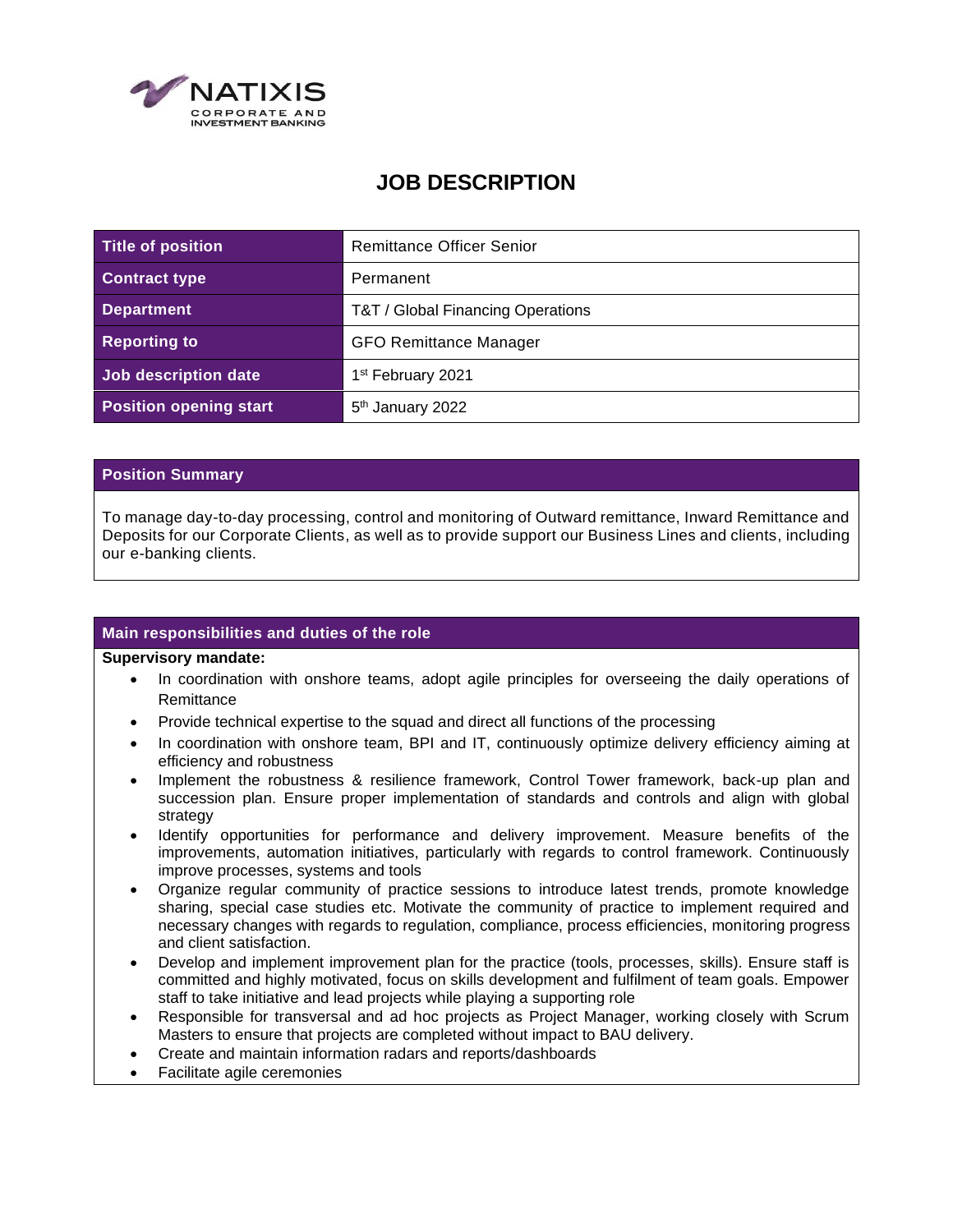

- Work closely with the Scrum Master in charge of removing impediments to ensure that all customers' applications are duly processed in a timely and accurately manner and all maturing transactions for the day are duly follow-up and processed.
- In coordination with onshore teams and scrum master, manage the backlog, prioritize the delivery of the team, coach the squad to be self-organized, and create opportunities for knowledge sharing
- In coordination with onshore teams, ensure all exceptions are adequately supervised, escalated to scrum master and solved whenever possible
- Provide solutions and feedback to onshore team Front Officers and Branch's clients on issues encountered in their transactions.

# **Delivery Mandate**

- To handle inward and outward remittances, CHATS payments, Swift payments, RMB cross border payments, Faster Payment System (FPS), Customer's account transactions in compliance with the compliance guidelines & Swift standard.
- To handle Inward/Outward payments for customers' FX, IRS, NDF, deposits &/or subsequent entries posting, deal confirmation & advices.
- To assist APAC office in preparing SCORE Agreement or other relevant document, system setup and testing to facilitate MT101 services.
- To provide daily position of maturing deposits to the Corporate Sales/Treasury/Fixed Income/Middle Office teams (whichever is appropriate) to obtain settlement or rollover instructions from clients and follow up subsequent written notices with them.
- To manage customers' accounts daily activity, generate report / reconciliation and send the daily funding positions to Treasury. Answer customers' enquiries on their account by liaising internally (operational teams, Treasury, business) to find the solution if needed
- To manage accounts monthly reconciliation report and investigate on any interest differences with IT team
- To handle creation/maintenance/closure of customers' data in systems and internal Registers upon receipt instruction from the team in charge.
- To handle various types of accounts (incl. Customers, Nostro and Loro accounts) opening/maintenance/closure upon receipt validated instructions.
- To monitor the balance and the daily movement of Customers' cash accounts and Nostro accounts under the scope of the team.
- To perform Internet Banking Administrator functions & provide daily support to customers for internet banking services.
- To work proactively with Relationship Manager, Corporate Sales, GMO & Treasury Operations for Corporate customers' data and SSI set up, also to handle subsequent Deposit, FX and other Capital Market transactions and Deal Confirmations.
- To participate in various SIM tests, connectivity tests and periodical contingency drills, relating to payments, clearing system, DPS, FPS with HKICL.
- To participate in various systems UAT.